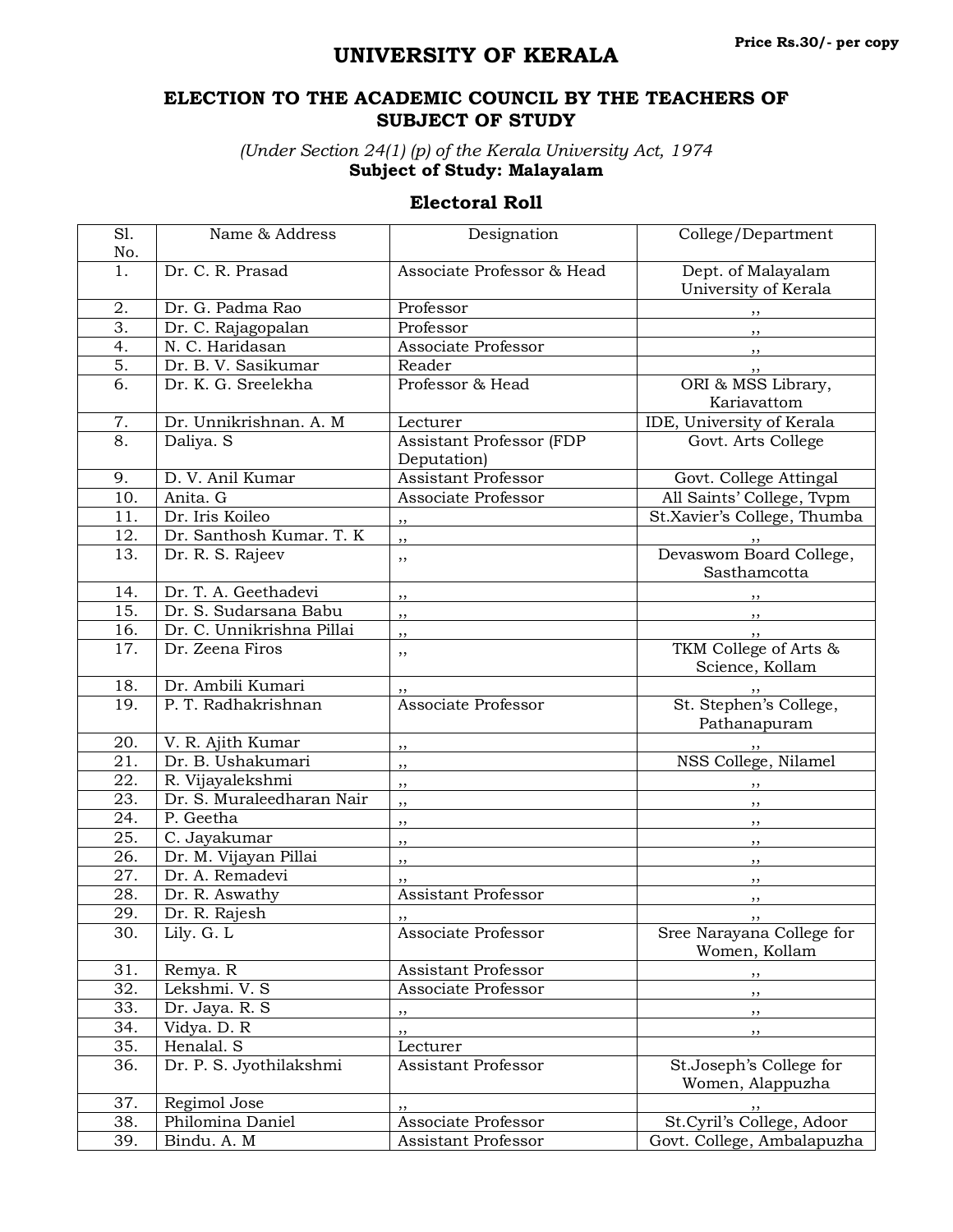| 40.               | M. Chandra Babu             | Associate Professor | S.N.College,                             |
|-------------------|-----------------------------|---------------------|------------------------------------------|
|                   |                             |                     | Chempazhanthy                            |
| 41.               | Girija Kumari. S            | Assistant Professor | $, \,$                                   |
| 42.               | Bindu John                  | ,,                  | Christian College,                       |
|                   |                             |                     | Chengannur                               |
| 43.               | Dr. M.S. Noufal             | Associate Professor | Mannaniya College of Arts &              |
| 44.               | K. M. Raju                  |                     | Science, Pangode<br>Fatima Mata National |
|                   |                             | ,,                  | College, Kollam                          |
| 45.               | Dr. James. G                |                     | ,,                                       |
| 46.               | Shelly. M.R                 | Assistant Professor | ,,                                       |
| 47.               | Dr. Seema Jerome            | ,,                  | , ,                                      |
| 48.               | Mary. C                     |                     | $, \,$                                   |
| 49.               | George Aloysious            |                     | $, \,$                                   |
| 50.               | Patricia John               |                     | , ,                                      |
| 51.               | Allice Dominic              |                     | ,,                                       |
| 52.               | Asha Stephen<br>Sanitha N G |                     | ,,                                       |
| 53.<br>54.        | Dr. K. Abdul Azeez          | Associate Professor | Iqbal College, Peringammala              |
| 55.               | K. P. George                |                     |                                          |
| 56.               | Dr. C. Amruthakumari        | ,,                  | Sree Narayana College,                   |
|                   |                             | ,,                  | Cherthala                                |
| 57.               | M.V.Krishnamurthy           | ,,                  | , ,                                      |
| 58.               | Dr. C. Lekha                | Lecturer            | $\overline{\phantom{a}}$                 |
| 59.               | Retheesh. T. R              |                     | ,,                                       |
| 60.               | P.Indirathankachi           | Associate Professor | Sree Narayana College,                   |
|                   |                             |                     | Kollam                                   |
| 61.               | Dr.K.V.Sanalkumar           | Associate Professor | ,,                                       |
| 62.               | G.Rohini Bai                | Associate Professor | ,,                                       |
| $\overline{63}$ . | Dr.T.Anithakumari           | Associate Professor | ,,                                       |
| 64.               | Suchitra M. S               | ,,                  | ,,                                       |
| 65.               | Dr.K.S.Manju                | Associate Professor | ,,                                       |
| 66.               | R.Sunilkumar                | Associate Professor | ,,                                       |
| 67.               | Dr.P.C.Roy                  | Associate Professor | ,,                                       |
| 68.               | Smitha Prakash              | Associate Professor | ,,                                       |
| 69.               | U.Adheesh                   | Assistant Professor | ,,                                       |
| 70.               | N.Sreeja                    | Assistant Professor | ,,                                       |
| 71.               | K. Geethakumary             | Associate Professor | Sree Narayana College,<br>Punalur        |
| 72.               | Dr.Leelamma George          | Associate Professor | Bishop Moore College,<br>Mavelikkara     |
| 73.               | V.I.Johnson                 | Associate Professor | ,,                                       |
| 74.               | R.Hariharan Achari          | Associate Professor | ,,                                       |
| 75.               | Johnson Chemmanam           | Associate Professor | ,,                                       |
| 76.               | Sajini Deena Mathew         | Assistant Professor | ,,                                       |
| 77.               | Dr. P.Padmakumar            | Associate Professor | MSM College, Kayamkulam                  |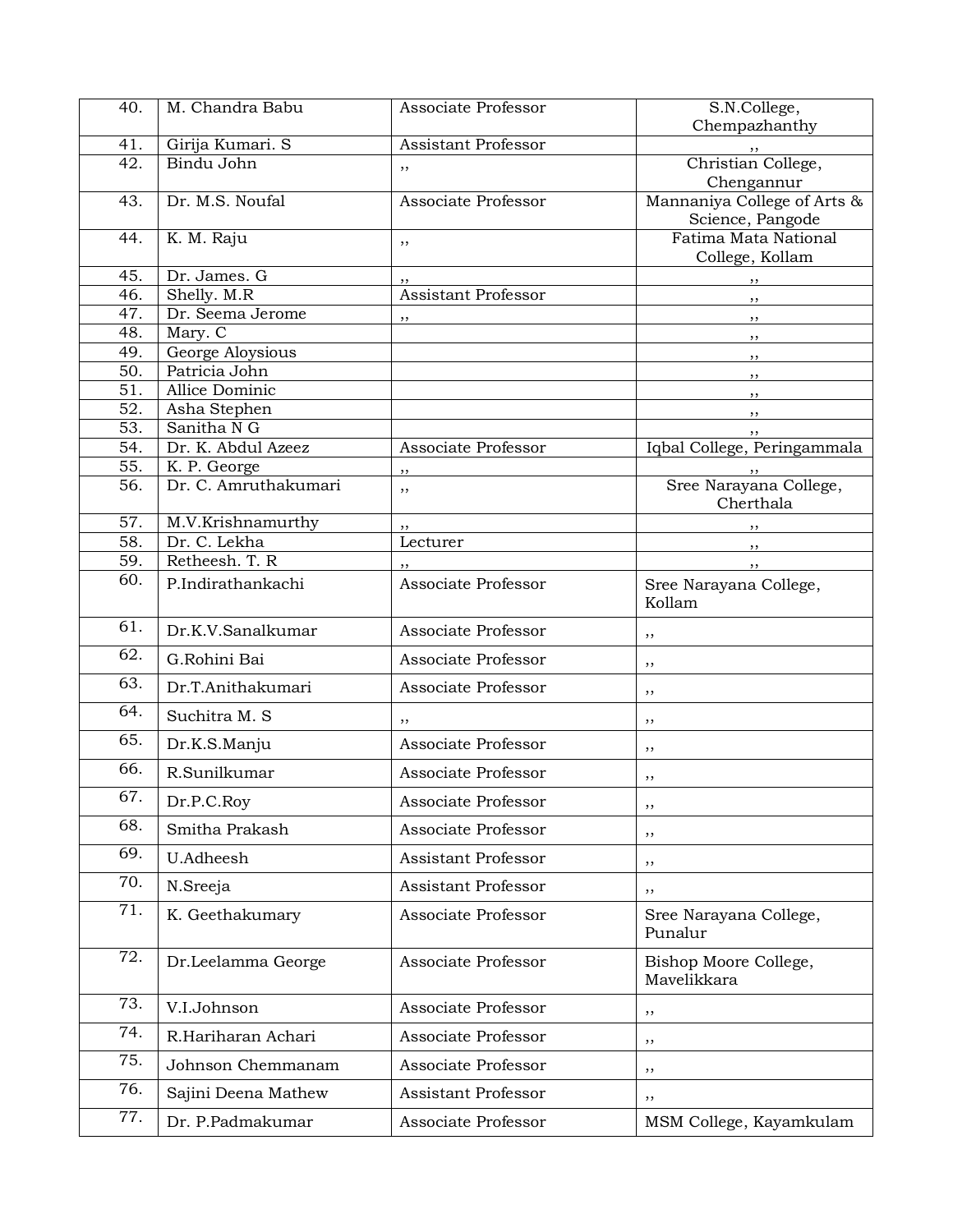| 78.          | S. Ajayakumar                     | Associate Professor                        | ,,                                                 |
|--------------|-----------------------------------|--------------------------------------------|----------------------------------------------------|
| 79.          | M.K.Beena                         | Associate Professor                        | ,,                                                 |
| 80.          | V.S.Radhakrishnan                 | Associate Professor                        | ,,                                                 |
| 81.          | Lekha. S. Babu                    | Assistant Professor                        | ,,                                                 |
| 82.          | Deepa. K. Gopal                   | ,,                                         | ,,                                                 |
| 83.          | Dr.G.V.Appukuttan Nair            | Associate Professor                        | NSS College, Cherthala                             |
| 84.          | <b>B.Sreekumar</b>                | Associate Professor (on<br>deputation FIP) | ,,                                                 |
| 85.          | Dr.M.N.Athena                     | <b>Assistant Professor</b>                 | ,,                                                 |
| 86.          | Geetha. G. Nair                   | ,,                                         | ,,                                                 |
| 87.          | Dr. Renuka. N                     | ,,                                         | ,,                                                 |
| 88.          | Dr.Alex. L                        | Assistant Professor                        | Govt. College, Nedumangad                          |
| 89.          | Asokan. L                         | Assistant Professor                        |                                                    |
| 90.          | Sabu. H                           | Assistant Professor                        | KNM Govt. Arts & Science<br>College, Kanjiramkulam |
| 91.          | Reghunathan Pillai. G             | Assistant Professor                        |                                                    |
| 92.          | Dr. N. Ajithkumar                 | Assistant Professor                        | M G College, Tvpm                                  |
| 93.          | Ajith. G. Krishna                 | Assistant Professor                        | ,,                                                 |
| 94.          | S. Geethakumari                   | Assistant Professor                        | ,,                                                 |
| 95.          | Dr.P. Vijayalekshmi Amma          | Assistant Professor                        | ,,                                                 |
| 96.          | Dr. S. Rajeswari Amma             | Assistant Professor                        | ,,                                                 |
| 97.          | Dr K. Jyothish Kumar              | Assistant Professor                        | ,,                                                 |
| 98.          | Dr. Saraswathi<br>Antharjanam     | Assistant Professor                        | ,,                                                 |
| 99.          | S. Gopalakrishna Pillai           | <b>Assistant Professor</b>                 | ,,                                                 |
| 100.         | Dr.C. Pradeep Kumar               | Assistant Professor                        |                                                    |
| 101.         | Dr.A. Mariam                      | Assistant Professor                        | B.J. M. Govt. College,<br>Chavara                  |
| 102.         | S. Harikumar                      | Associate Professor                        | Sanatana Dharma College,<br>Alappuzha              |
| 103.         | G. Valsala Devi                   | Assistant Professor                        | ,,                                                 |
| 104.         | S. Ajayakumar                     | Assistant Professor                        | ,,                                                 |
| 105.         | Sindhu Antherjanam                | Assistant Professor                        |                                                    |
| 106.         | Devi. K. Varma                    | Assistant Professor                        | , ,                                                |
| 107.         | Sajith Kumar                      | ,,                                         | ,,                                                 |
| 108.         | A. Annamma                        | Associate Professor                        | St.John's College, Anchal                          |
| 109.         | Fr. G. Johnson                    | Assistant Professor                        | ,,                                                 |
| 110.         | Mary. M. Abraham                  | ,,                                         | ,,                                                 |
| 111.         | Dr. Deepa Mary Joseph             | ,,                                         | ,,                                                 |
| 112.         | Sonu. L. Johnson                  | ,,                                         | ,,                                                 |
| 113.         | Dr. Mathew. M. Varghese           | ,,                                         | ,,                                                 |
| 114.         | Dr. B. Sudheendran Pillai         | Principal                                  | NSS College, Pandalam                              |
| 115.         | K. Rohini                         | Associate Professor (HOD)                  |                                                    |
| 116.         | B. Subhash Babu                   | $, \, \,$                                  | $, \, \,$                                          |
| 117.         | Dr. G. Girija Devi                | $, \, \,$                                  | $, \,$                                             |
| 118.         | Dr. B. Gopakumar                  | $, \, \,$                                  | , ,                                                |
| 119.<br>120. | K. Jayasree<br>Jayakrishnan. P. R |                                            |                                                    |
| 121.         | V. A. Vijaya                      | Assistant Professor<br>Associate Professor | Sree Narayana College,<br>Sivagiri                 |
| 122.         | Beena Karunakaran                 | ", (on deputation)                         |                                                    |
|              |                                   |                                            | ,,                                                 |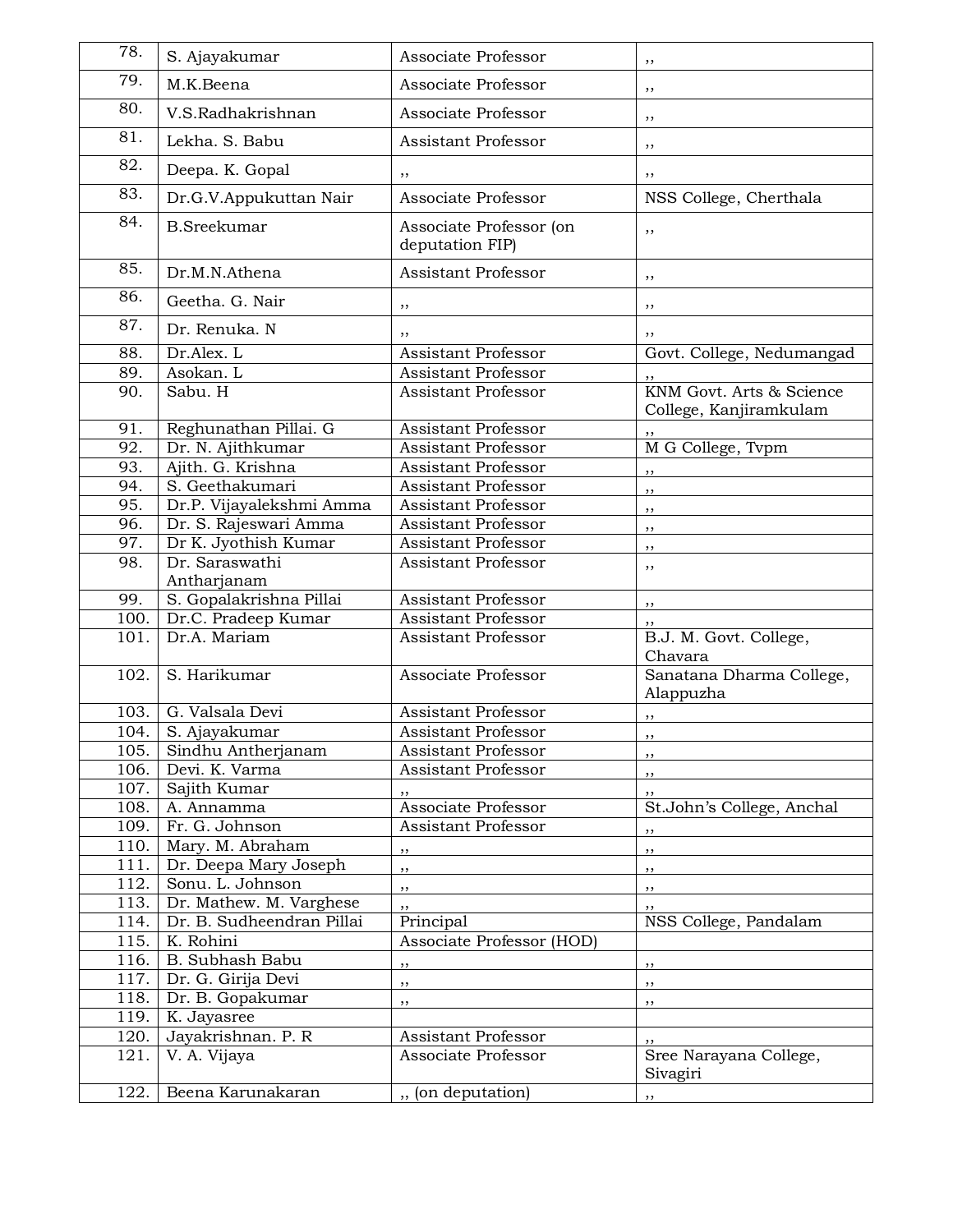| 1 ∩ ว<br>$\sqrt{ }$<br>Sanalkumar<br>143. |  |  |
|-------------------------------------------|--|--|
|-------------------------------------------|--|--|

| 124. | Dr. S. Jayan           | Assistant Professor        |                              |
|------|------------------------|----------------------------|------------------------------|
| 125. | Nithya. P. Viswam      |                            | $, \,$                       |
| 126. | S. Ajayaghosh          | Associate Professor        | Sree Narayana College,       |
|      |                        |                            | Chathannur                   |
| 127. | Dr. Sreekumar. B       | Assistant Professor        | Govt. College, Kariavattom   |
| 128. | E. Remabai Amma        | Associate Professor        | HHMSPB NSS College for       |
|      |                        |                            | Women, Tvpm                  |
| 129. | S. Jaya Kumari         | $, \, \,$                  | $, \, \,$                    |
| 130. | Geetha. R. Puthusserry | ,,                         | , ,                          |
| 131. | C. R. Anitha           | ,,                         | ,,                           |
| 132. | Dr. Reeja Ravindran    | <b>Assistant Professor</b> | ,,                           |
| 133. | Oleena. A. G           | ,,                         | ,,                           |
| 134. | Dr. Asha. R. I         | ,,                         | ,,                           |
| 135. | Dr. Bettynol Mathew    | ,,                         | ,,                           |
| 136. | Dr. P. K. Josekutty    | Principal                  | St.Gregorios College,        |
|      |                        |                            | Kottarakara                  |
| 137. | Fr. D. Jacob           | <b>Assistant Professor</b> |                              |
| 138. | S. Ajayaghosh          | Associate Professor        | Sree Narayana College,       |
|      |                        |                            | Chathannur                   |
| 139. | G. Jaya Prakash        | <b>Assistant Professor</b> | University College, Tvpm     |
| 140. | B. Ramachandran Pillai | Associate Professor        |                              |
| 141. | V. Vijayan             | $, \,$                     | , ,                          |
| 142. | S.S.Dharmarajan        | ,,                         | , ,                          |
| 143. | Naushad. S             | <b>Assistant Professor</b> | , ,                          |
| 144. | Pramod Kumar. D. N     | ,,                         | $, \, \,$                    |
| 145. | Siddeek. M. A          | , ,                        | , ,                          |
| 146. | Selvamony. K. B        | , ,                        | , ,                          |
| 147. | Dominic. J. Kattor     | ,,                         | , ,                          |
| 148. | Dr. Shooba. K. S       | ,,                         | $, \, , \,$                  |
| 149. | Dr. Selin. S. L        | ,,                         | , ,                          |
| 150. | R. Chandrabose         | ,,                         |                              |
| 151. | Dr. E. Banergy         | ,,,                        | Govt. Sanskrit College, Tvpm |
| 152. | Jayakrishnan. P. R     | Assistant Professor        | VTM NSS College,             |
|      |                        |                            | Dhanuvachapuram              |
| 153. | Dr. Lalu. S. Kurup     | ,,                         |                              |
| 154. | Dr. Binu. B. S         | $, \,$                     | ,,                           |
| 155. | Dr. K. B. Sumitha      | , ,                        | , ,                          |
| 156. | Dr. Manoj. R           | ,,                         | $, \,$                       |
| 157. | R. Ushadevi            |                            | Govt College for Women, Tvpm |
| 158. | Shibu. K               | (FIP)                      | $, \, \, \cdot$              |
| 159. | Dr. A. Asharaf         |                            | $, \,$                       |
| 160. | K. Babu                |                            | , ,                          |
| 161. | P.L. Vijayakumari      |                            | $, \,$                       |
| 162. | Dr. J. Sujatha         |                            | $, \,$                       |
| 163. | Ashrafanissa. M        |                            | , ,                          |
| 164. | Sreekala. R. B         |                            | , ,                          |
| 165. | Dr. M. N. Rajan        |                            | , ,                          |
| 166. | K. Rahim               |                            | , ,                          |
| 167. | July. A                |                            | $, \,$                       |
| 168. | Dr. Shibu. K           |                            | $, \,$                       |
| 169. | Dr. C. Stephen         | Associate Professor        | Mar Ivanios College, Tvpm    |
| 170. | Dr. Jolly Jacob        | ,,                         | $\overline{\phantom{a}}$     |